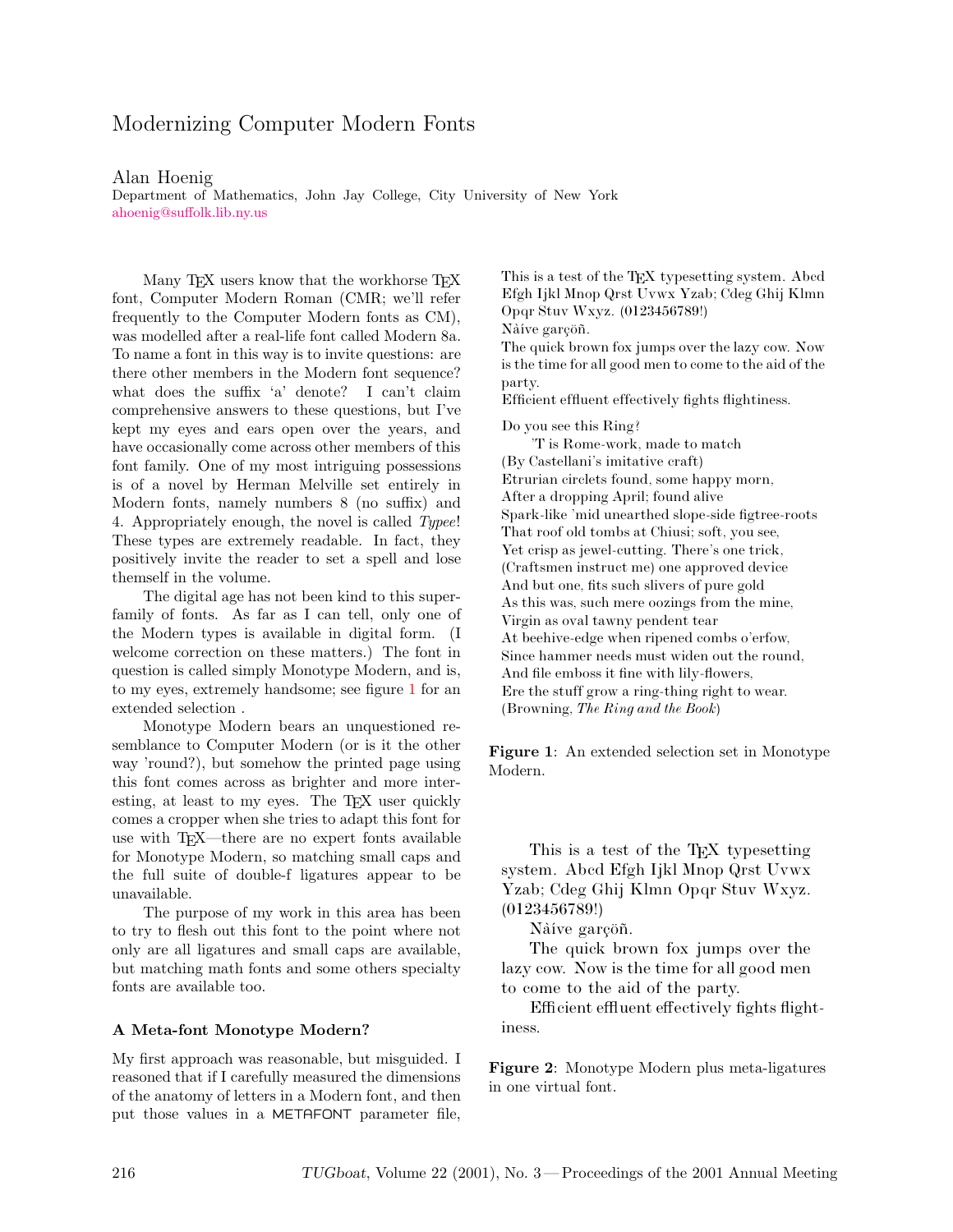then METAFONT could simply generate a variant of Computer Modern which would essentially "be" Monotype Modern. This approach appealed to me for a variety of reasons. First of all, it was an excuse to mess around with METAFONT, one of the neater computer languages around! Second, I looked forward to being able to "discover" in this way a new and exciting typeface that lay hidden in the space of all possible values of parameter values.

Although this approach remained my meatand-potatoes approach for this project, it was far from satisfactory. Basically, the letter forms of the Monotype font were often different in non-trivial ways than their meta-font cousins. The strokes were different in kind. For example, many thin strokes in CM (Computer Modern) are modelled by a curved pen stroke: **N**. However, the corresponding part of a MM (Monotype Modern) font did not have the feel of a stroke:  $\bullet$  . There's no reason why METAFONT's stroke commands couldn't mimicthis kind of form, but that's not how the CM fonts have been set up.

I had looked forward to a meta-Monotype Modern font, but *c'est la vie*. Really, though, such a font would have been overkill—after all, Monotype's own Modern font is perfectly good enough—or is it? Could I create proper sets of ligatures and small caps in the closest Meta-equivalent to MM, to create a virtual font which would combine the meta-ligatures and small caps to the Monotype glyphs, and to see how all this looks?

I decided that measuring the parameters of Monotype Modern and inserting them into a META-FONT parameter file would give me the "best" approximation to MM possible from the existing CM-METAFONT program files. Measuring was easy, but a bit tedious. You can easily do this by creating a document with the MM font at some humongous design size, say 500-pt. Then, you view it under Ghostscript. It's a little-known fact, but under the 'Edit' pull-down menu, there's an option called 'Measure'. If you click on this option, you awaken the utility that allows you to measure distances on screen between a click of the mouse and any other position. Thus, it's easy enough to measure the 61 parameters that go into a meta-font. The resulting font, though, didn't look much like Monotype Modern—it still bore the look and feel of a CM font.

It was my hope, though, that the double-f ligatures, the oldstyle numerals, and the small caps generated in this manner were visually compatible with MM. It was relatively easy to cobble together a virtual font that incorporates the glyphs from MM

THIS IS A TEST OF THE T<sub>E</sub>X TYPE-SETTING SYSTEM. ABCD EFGH IJKL MNOP QRST UVWX YZAB; CDEG GHIJ KLMN OPQR STUV WXYZ. (01 23 456 789!) (THIS IS THE FAKE SMALL CAPS FONT.)

THIS IS A TEST OF THE TEX Typesetting System. Abcd Efgh IJKL MNOP QRST UVWX YZAB; CDEG Ghij Klmn Opqr Stuv Wxyz. (01 23 456 789!) (This is the MMplus METAFONT-Modified SmAll CAps font.)

<span id="page-1-0"></span>**Figure 3**: Comparison viewing—fake small caps (top) versus the real thing (bottom).

together with the METAFONT ligatures. A specimen from this font appears in figure [2.](#page-0-1)

Many people think that SMALL CAPS fonts are easy to create—simply use scaled-down uppercase letters as the lowercase counterparts in a small-caps font. This is not a bad approximation to such a font, but the proportions are not quite right, and any hard-core TFX user rejects this solution! In figure [3,](#page-1-0) you see the comparison between a MM fake small caps font, and a "real" small caps font, created with uppercase characters drawn from MM and lowercase letters drawn from a METAFONT approximation to MM-small caps. You should see that the second example is better.

**Bold-face** I've always found the decision to use cmbx as the workhorse **bold** font in T<sub>E</sub>X to be a mysterious one. To my mind, this font is far too in-your-face. Moreover, the bold face in all Modern, non-TEX contexts never resembles these fonts, but rather the bold font that's part of the MM suite of fonts, which closely resembles cmb10 (at least at a 10-pt design size).

In figure [4,](#page-2-0) we see the virtual, improved version of MM Bold. The strategy is the same: we begin with font **mmb10**, the closest approximation we can make to MM Bold, and then we "virtualize" a new bold font that contains the mmb10 ligatures with the MM Bold glyphs.

**Italic** Italic follows the same pattern. We create a font mmti10, a close approximation to MM Italic, and then we form the appropriate virtual font. This font appears in figure [5.](#page-2-1) To my eyes, this is the least successful experiment of all the ones I describe in this article, for the CM curves are somehow less pleasing than the MM curves.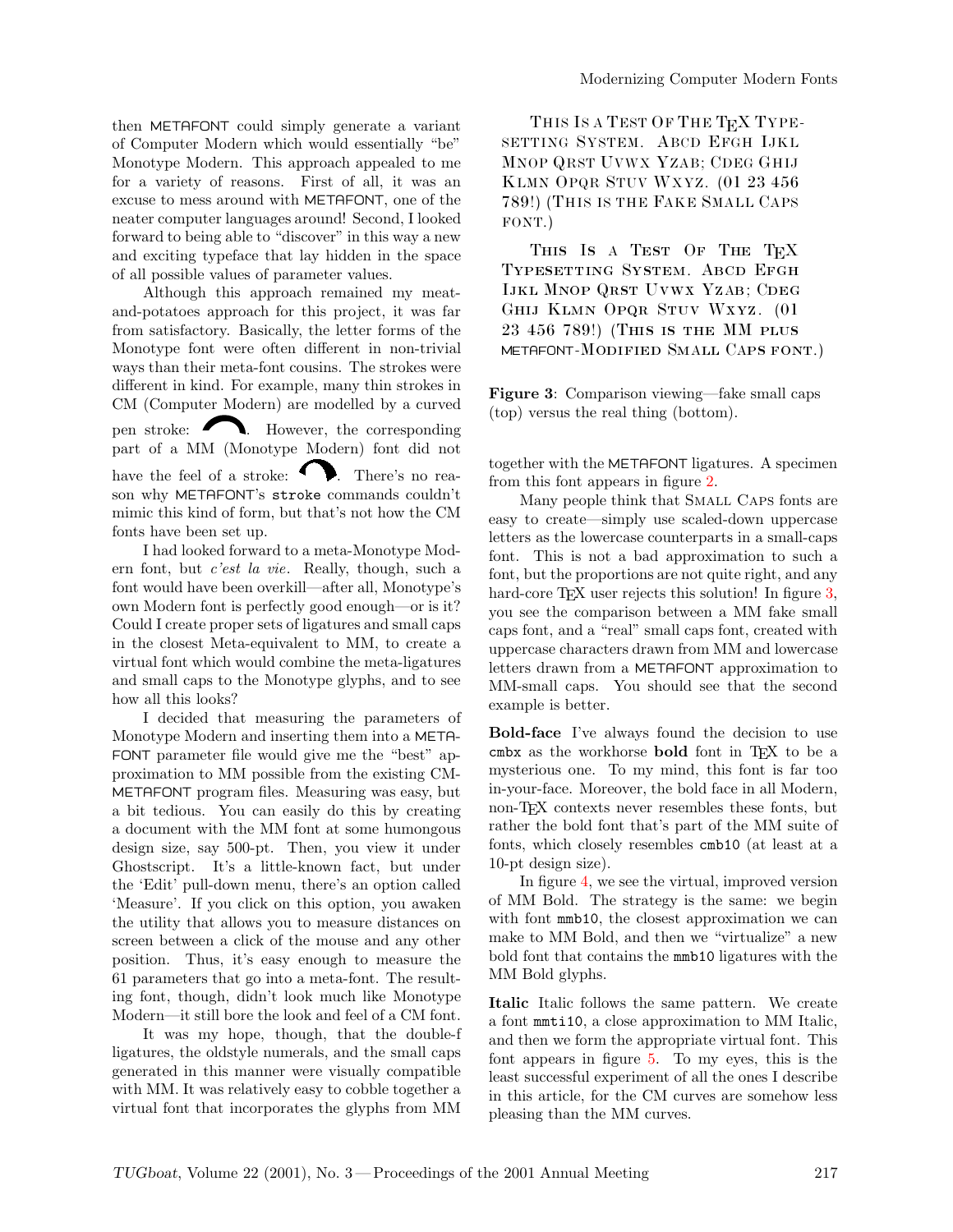**This is a test of a modified bold font. This is a** test of the T<sub>EX</sub> typesetting system. Abcd Efgh Ijkl **Mnop Qrst Uvwx Yzab; Cdeg Ghij Klmn Opqr Stuv Wxyz. (0123456789!)**

Naive garcöñ.

**The quick brown fox jumps over the lazy cow. Now is the time for all good men to come to the** aid of the party. Efficient effluent effectively fights **flightiness.**

**Bold with roman.** This is **bold** together with Modernized Roman.

**Figure 4**: Testing a modified bold font.

<span id="page-2-0"></span>*This is a test of mcmri7t, a modified italic font. This is a test of the TEX typesetting system. Abcd Efgh Ijkl Mnop Qrst Uvwx Yzab; Cdeg Ghij Klmn Opqr Stuv Wxyz. (0123456789!)*

*Naive garçöñ.* 

*The quick brown fox jumps over the lazy cow. Now is the time for all good men to come to the aid* of the party. Efficient effluent effectively fights flight*iness.*

<span id="page-2-1"></span>**Figure 5**: Testing a modified italic font.

**Sans-serif and typewriter fonts** For some reason, a matching sans-serif to Monotype Modern was difficult to conjure up. In the course of my experiments, I stumbled upon one version, a sans serif of figure [6](#page-2-2) that has an interesting 1920's *art deco* flavor to it that would not be out of place for the title of an Agatha Christie reprint or the cover of the *New Yorker* magazine. Close scrutiny shows some strokes of some types that need fixing; these are high on my to-do list. The best I could do for a more normal sans serif appears in figure [7.](#page-2-3)

I don't quite know how to characterize the quirkiness of the mmtt10 font, although I personally like it. Take a look for yourself at figure [8](#page-3-0) to decide how to characterize it. The proportionally greater

This is a test of the  $T_F X$  typesetting system. Abcd Efgh Ijkl Mnop Qrst Uvwx Yzab; Cdeg Ghij Klmn Opqr Stuv Wxyz. (0123456789!)

Nàíve garçöñ.

The quick brown fox jumps over the lazy cow. Now is the time for all good men to come to the aid of the party. Efficient effluent effectively fights flightiness.

<span id="page-2-2"></span>**Figure 6**: Modernized Modern 'art deco' sans serif.

Here's some Roman. This is a test of the TEX typesetting system. Abcd Efgh Ijkl Mnop Qrst Uvwx Yzab; Cdeg Ghij Klmn Opqr Stuv Wxyz. (0123456789!)

Nàive garcoñ.

The quick brown fox jumps over the lazy cow. Now is the time for all good men to come to the aid of the party. Efficient effluent effectively fights flightiness. Here's some Roman.

<span id="page-2-3"></span>**Figure 7**: Modernized Modern sans serif.

depth of the descending characters is the strongest contributor to this slight idiosyncrasy.

## **Math fonts**

In addition to your choice of text fonts, you need three kinds of special fonts in order to typeset mathematics properly. The first is the extension font, cmex10, and I decided to use this unchanged for "mmex10." In the same way, we need special symbol fonts, this time at three sizes, and I've appropriated them unchanged from CM. These have the names cmsy10, cmsy7, and cmsy5.

We also need three sizes of special math italic fonts. Although with other font families, we have to somehow adapt the text italic for math, it's nice here to be able to adapt the *cmmi* fonts. That's because Knuth paid close attention to certain details, such as a special math italic *a* (compare the text italic *a*) that you just don't see in these other fonts. I adapted them simply by adjusting the gross parameters—figure height, cap height, x-height, and so on—but leaving other parameters alone. The resulting math italics don't quite match the text font, but perhaps they shouldn't. After all, math *is* different from text. Anyway, the match is close enough. A sample appears in figure [9,](#page-3-1) and I hope you agree.

#### **Installing and using the fonts**

Notice: **Whenever you install new files or fonts, don't fail to update or refresh the filename database used by your version of TEX!** This filename updating is a consequence of Kpathsea's file searching mechanism which has become an integral component of most modern TEX's, or so I believe.

Let me emphasize that these fonts are no good without the Monotype Modern fonts in hand. You need them—you need to *buy* them, plus you need the adjunct files (.tfm, .vf, .fd, etc. files) to make them usable by T<sub>F</sub>X. These additional files